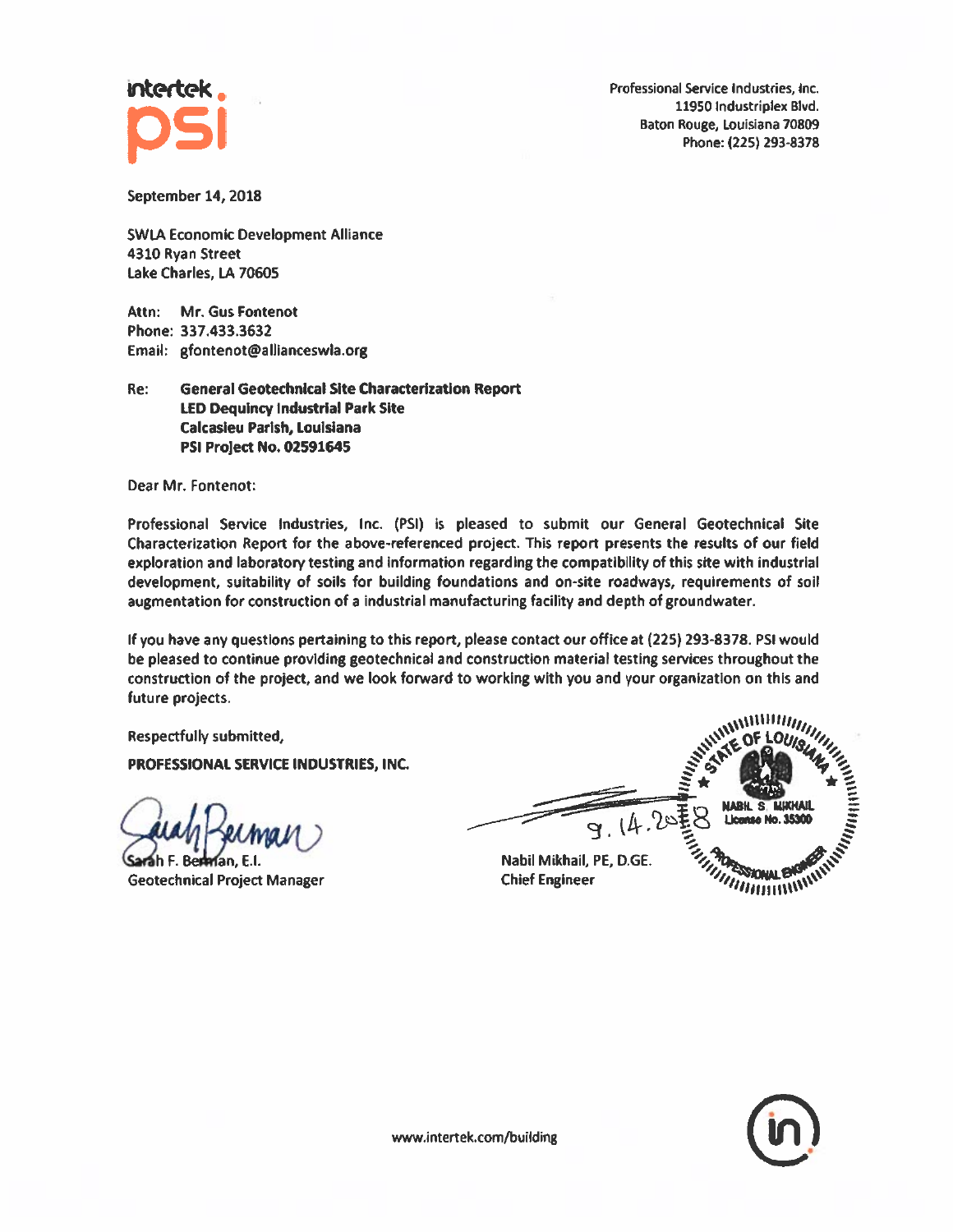

Project No: 02591645 LED Dequincy Industrial Park Site Characterization Calcasieu Parish, Louisiana September 14, 2018

### **GENERAL GEOTECHNICAL SITE CHARACTERIZATION REPORT**

### **LED Dequincy Industrial Park Site Dequincy, Calcasieu Parish, Louisiana PSI Project No. 02591645**

### **PREPARED FOR**

### **SWLA ECONOMIC DEVELOPMENT ALLIANCE 4310 RYAN STREET LAKE CHARLES, LA 70605**

**September 12, 2018**

### **BY PROFESSIONAL SERVICE INDUSTRIES, INC. 11950 INDUSTRIPLEX BLVD. PHONE: 225-293-8378**

Name: Nabil Mikhail, P.E., D.GE. Date: September 14, 2018 License No.: 35300 THIS PRELIMINARY DOCUMENT IS NOT TO BE USED FOR CONSTRUCTION, BIDDING, RECORDATION, CONVEYANCE, SALES, OR AS THE BASIS FOR THE ISSUANCE OF A PERMIT.

www.intertek.com/building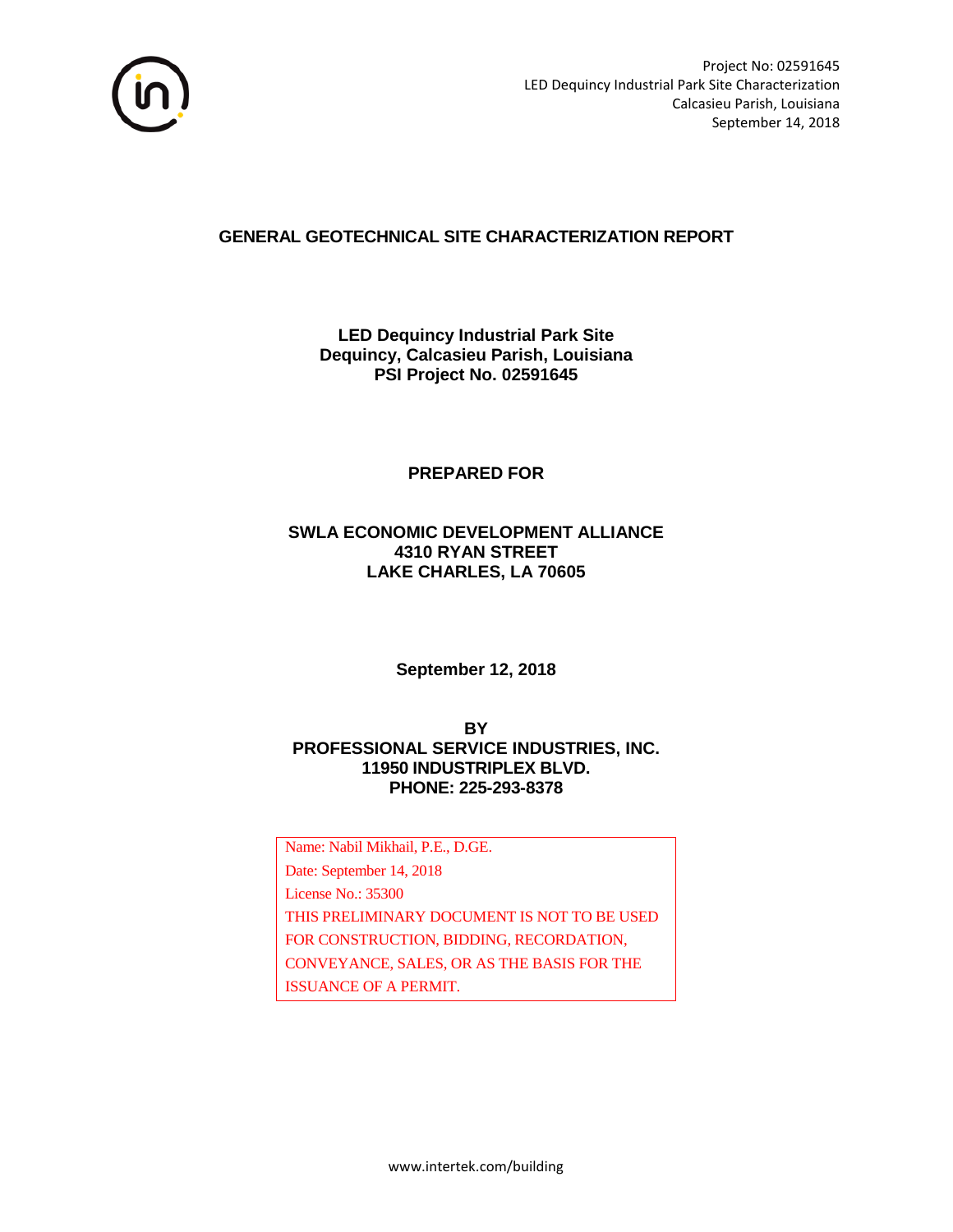

### **TABLE OF CONTENTS**

**APPENDIX** SITE VICINITY MAP  $\blacksquare$ **BORING LOCATION PLAN CPT SOUNDING LOGS BORING LOGS KEY TO TERMS**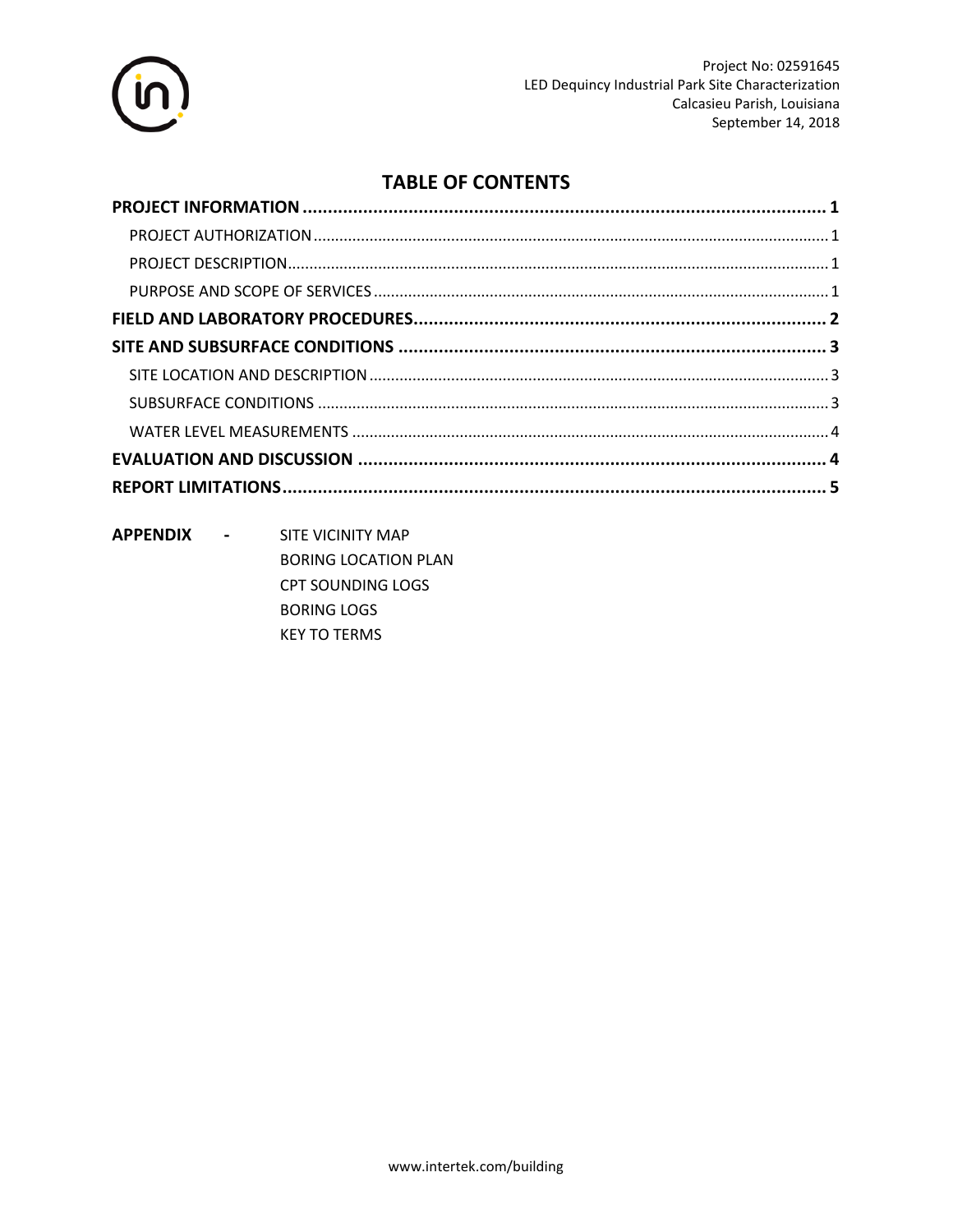

### **PROJECT INFORMATION**

#### <span id="page-3-1"></span><span id="page-3-0"></span>**PROJECT AUTHORIZATION**

Professional Service Industries, Inc. (PSI) has completed a General Geotechnical Site Characterization Study at the Dequincy Industrial Park LED Site located in Calcasieu Parish, Louisiana. Our services were performed in general accordance with PSI Proposal No. 247925, dated June 15, 2018. Authorization was provided by Mr. Lawrence Henagan, Mayor of the City of Dequincy, by signing PSI's proposal on August 14, 2018.

#### <span id="page-3-2"></span>**PROJECT DESCRIPTION**

The primary objective of this preliminary investigation is to provide general information regarding the compatibility of this site with industrial development:

- Sustainability of the naturally occurring soils for building foundations;
- Requirements of soil augmentation, if any, for construction of a petrochemical plant or other industrial manufacturing facility; and
- Depth of free groundwater table at the exploration locations during our field operations.

This general geotechnical site characterization report will provide an initial baseline of the site's subsurface conditions that will likely be encountered during future site development. However, as with any geotechnical investigation, particularly given the size of this subject site and the relatively limited number of exploration locations, variations between exploration locations may and should be expected to exist, and there remains a distinct possibility that other conditions may exist at the site that were not encountered within the scope of this preliminary investigation.

The opinions and information to be presented in this preliminary report are general estimates for use by others in feasibility studies and cost-estimating purposes. Thus, the estimates are based on a limited geotechnical exploration, and are not to be used for final design and construction. A detailed geotechnical exploration and analyses should be performed once design and function of the proposed development have been finalized.

### <span id="page-3-3"></span>**PURPOSE AND SCOPE OF SERVICES**

The purpose of this site characterization was to explore the subsurface conditions at the site and present preliminary geotechnical related observations for the proposed construction. PSI's contracted scope of services is:

- Perform one (1) Cone Penetrometer Test (CPTu) sounding and one (1) conventional soil boring at the subject site as outlined by the Client;
- Evaluate the general subsurface soil conditions and groundwater depth at the subject site at the exploration locations during our field activities;
- Perform limited geotechnical laboratory testing on selected soil samples recovered from the boring; and,
- Provide a general discussion regarding compatibility of this site for industrial development, suitability of the subgrade soils for building and other industrial structure foundations, and requirements of soil augmentation, if needed, for construction of the proposed industrial manufacturing facility.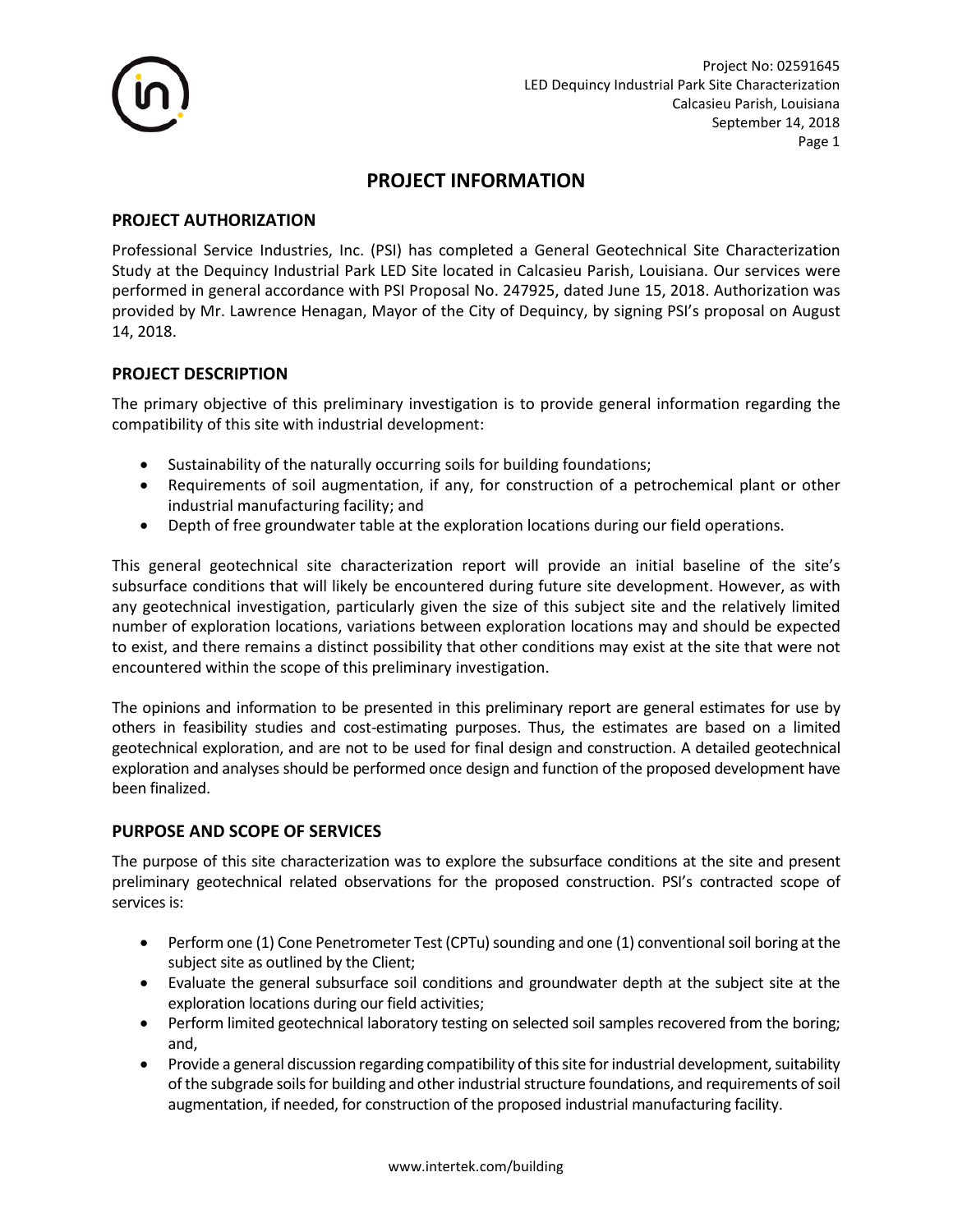

The scope of services did not include an environmental assessment for determining the presence or absence of wetland, or hazardous or toxic materials in the soil, surface water, groundwater, or air on, below, or around this site. Any statements in this report or on the boring logs regarding odors, colors, and unusual or suspicious items or conditions are strictly for informational purposes. Additionally, PSI's scope of services did not include environmental sampling or performing analytical testing of soil or groundwater samples.

PSI did not provide any service to investigate or detect the presence of moisture, mold, or other biological contaminants within the project area, or any service that was designed or intended to prevent or lower the risk of the occurrence or amplification of the same. The Client should be aware that mold is ubiquitous to the environment, with mold amplification occurring when building materials are impacted by moisture. The Client should also be aware that site conditions are outside of PSI's control, and that mold amplification will likely occur or continue to occur in the presence of moisture. As such, PSI cannot and shall not be held responsible for the occurrence or recurrence of mold amplification.

### **FIELD AND LABORATORY PROCEDURES**

<span id="page-4-0"></span>In accordance to the LED standard SOW, the subsurface conditions at the subject site were explored by drilling and recovering soil samples from one (1) soil boring, and through one (1) Cone Penetrometer Test (CPTu) sounding. Soil boring B-1 extended to a depth of approximately 30 feet below the existing ground surface. CPTu sounding 'CPT-1' extended to a depth of approximately 54 feet below the existing ground surface. The number and depths of the boring and sounding were selected in accordance with the exploration guidelines provided by the Client. Refer to the Boring Location Plan in the Appendix for the approximate exploration locations based on the most recent Google Earth aerial imagery, dated December 1, 2017.

The exploration locations were selected and located in the field by PSI personnel using a furnished site plan and a handheld GPS unit. The soil boring was performed using the Geoprobe 7822DT track-mounted drilling rig using hollow-stem auger and wet rotary drilling techniques. Samples were generally obtained at two (2) foot intervals from the ground surface to a depth of ten (10) feet and then at five (5) foot intervals thereafter to the boring termination depth. Drilling and sampling were both performed in general accordance with ASTM Standard Procedures.

The boring was sampled using the Shelby Tube (ASTM D1587) samplers. The samples were identified according to boring number and depth, placed in polyethylene plastic wrapping to reduce moisture loss, and transported to PSI's laboratory in Baton Rouge, Louisiana. The CPT soundings were performed in general accordance with ASTM D5778. The CPTu sounding was performed using the same Geoprobe 7822DT trackmounted drilling rig and was performed in general accordance with ASTM D5778.

All samples obtained during the field exploration were visually classified and evaluated by experienced geotechnical personnel upon arrival at the laboratory. Selected samples were tested in the laboratory to determine material properties for our evaluation. The geotechnical laboratory testing program included moisture content, Atterberg limits, percent passing the US Standard No. 200 sieve, and unconfined compressive and unconsolidated undrained strength testing. Additional estimates of unconfined compressive strength were obtained through the use of a hand penetrometer.

The geotechnical laboratory testing was conducted in general accordance with applicable ASTM procedures. The results of the laboratory tests are presented in the Boring Logs in the Appendix. The samples which were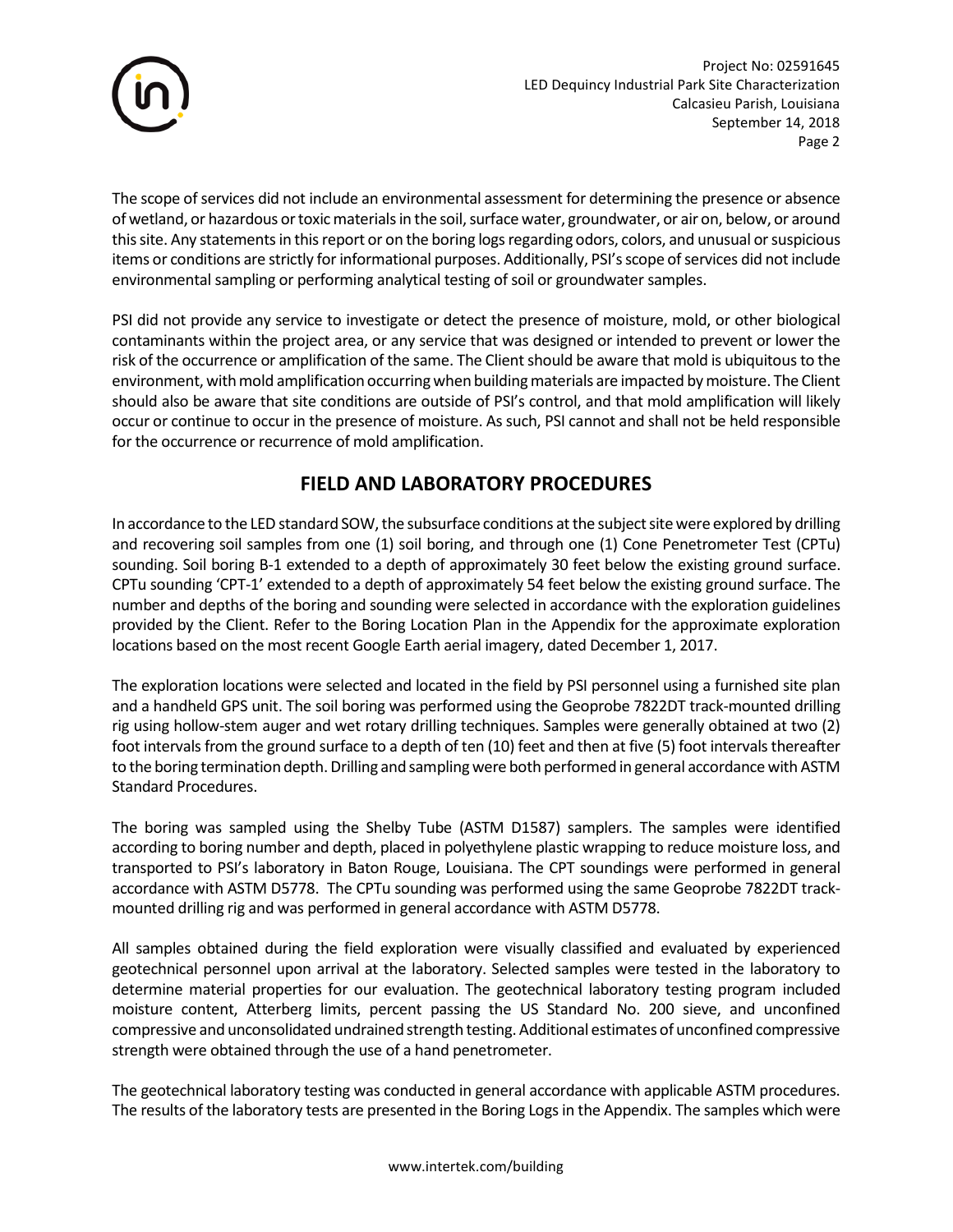

not altered by laboratory testing will be retained for 60 days from the date of this report and will then be discarded.

### **SITE AND SUBSURFACE CONDITIONS**

### <span id="page-5-1"></span><span id="page-5-0"></span>**SITE LOCATION AND DESCRIPTION**

The Dequincy Industrial Park LED site is located off of Louisiana Highway 12 in Calcasieu Parish outside of Dequincy, Louisiana. The Latitude and Longitude near the center of the approximately 47.4-acre site are approximately N 30.43568° and W 93.46628°, respectively. At the time of PSI's field exploration, the subject site area was an undeveloped tract of land with grass and tree groundcover. An existing road runs northsouth on the eastern side of the site. Based on limited information obtained from Google Earth, across the site, the elevation ranges from approximately 76 feet to 85 feet.

Based on a review of historical Google Earth aerial imagery, the existing road has been on site since the earliest available aerial imagery, dated December 30, 1997. Also, since that time, the site has not been cleared or developed. Around 2003, historic imagery shows that near the location of PSI's boring B-1, an area of the site started to be used as an equipment storage area. It should be noted that the available Google Earth aerial imagery for the subject site is of low quality and includes some gaps in coverage; therefore, it may not necessarily be sufficient to reach a conclusion regarding former uses, if any, of the site.

#### <span id="page-5-2"></span>**SUBSURFACE CONDITIONS**

Based on the field observations and results of the laboratory testing, the soils were classified, and the boring and CPTu logs were developed. The boring and CPTu logs are presented in the Appendix along with a key to the terms and symbols used on the logs. The soil boring generally encountered stiff lean clay stratum from the ground surface to 2 feet below the existing ground surface (bgs) underlain by a soft to firm lean clay strata from 2-6 feet bgs. From 6 to 18 feet bgs, stiff to very stiff lean clay stratum was encountered. From 18 feet bgs to the maximum explored depth of approximately 30 feet, soft sandy silt stratum was identified.

The CPTu sounding was relatively consistent with the boring stratification. The CPTu encountered silty material extending from the ground surface to about 2 feet below the existing ground surface. These soils were underlain with fat clay stratum to a depth of approximately 8 feet bgs. From 8 to 14 feet bgs, the CPT sounding showed sandy silt and silty sand strata. This was underlain with alternating layers of sand, silty sand, and sandy silt to a depth of approximately 22 feet bgs. From 22 to 32 feet below the existing ground surface, sand and silty sand strata was encountered. This sandy stratum was underlain by predominately lean and fat clay material to the depth of approximately 50 feet bgs. These clay soils were underlain by fat clay material to the maximum CPTu exploration depth of 54 feet below the existing ground surface.

The above subsurface description is of a generalized nature to highlight the major subsurface stratification features and material characteristics. The boring and CPTu logs included in the Appendix should be reviewed for specific information at the individual exploration locations. These records include soil descriptions, stratifications, penetration resistances, and locations of the samples and laboratory test data. The stratifications shown on the logs represent the conditions only at the actual exploration locations. Variations may occur and should be expected between and away from the sample locations.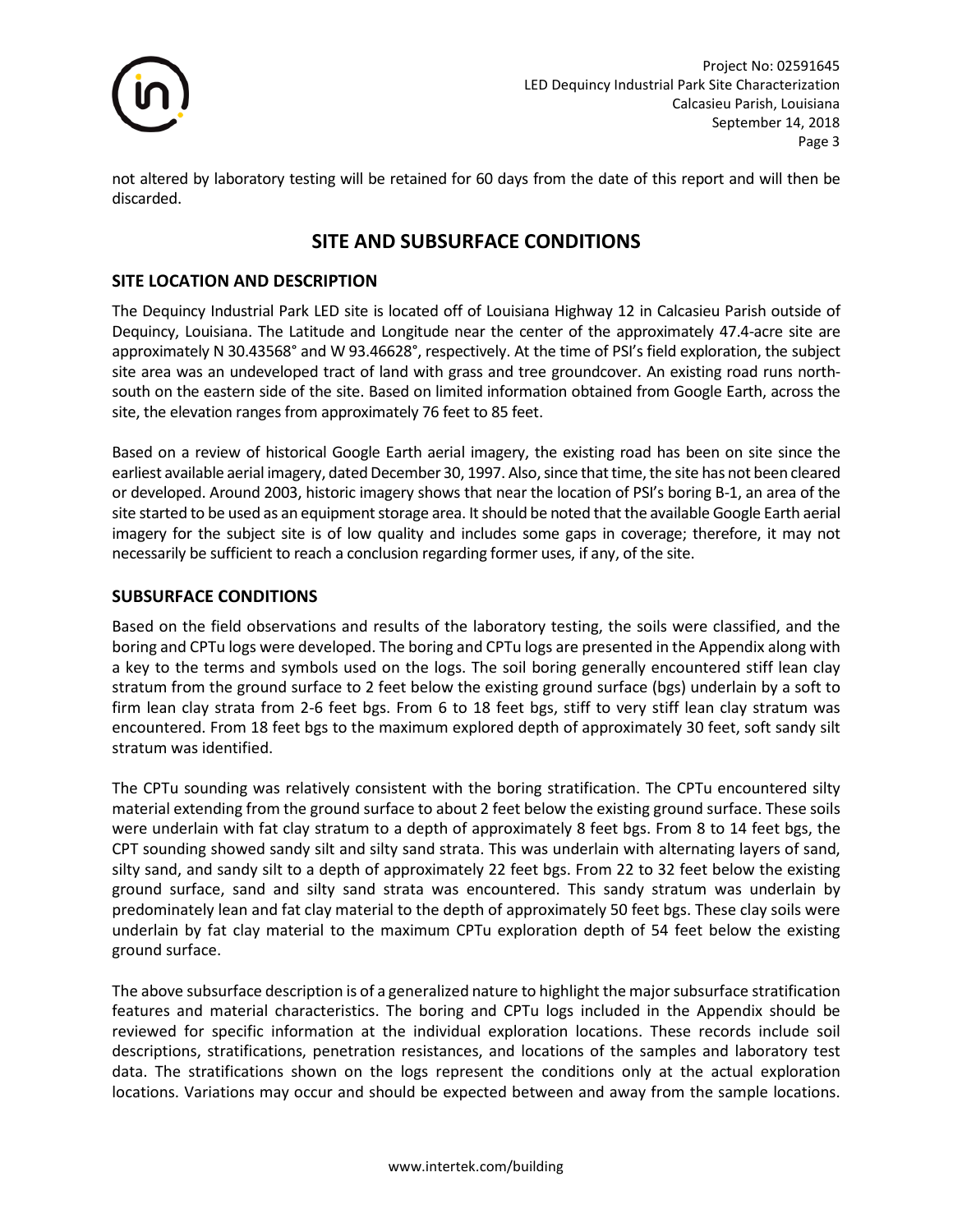

The stratifications represent the approximate boundary between subsurface materials, but the actual transition may be more gradual. This is particularly important considering the site size and the limited number of explorations made at random and accessible locations.

### <span id="page-6-0"></span>**WATER LEVEL MEASUREMENTS**

Free groundwater was encountered at a depth of approximately 25 feet below the existing ground surface in soil boring 'B-1' and at a depth of approximately 12 feet below the existing ground surface in sounding 'CPT-1' at the time of our field exploration. However, it should be noted that the groundwater information presented in this report is based on observations made at the time of our field exploration and may not have become fully static at the time of measurement. Groundwater levels at the site can fluctuate based on variations in rainfall, evaporation, surface runoff, and other hydro-geologic factors. Therefore, it is recommended that the Contractor determine the groundwater depth at the time of construction.

### **EVALUATION AND DISCUSSION**

<span id="page-6-1"></span>The foundations suitable for a given structure primarily depend on several factors including the subsurface conditions, the function of the structure, the loads it may carry, the cost of the foundation, and the criteria set by the Design Engineer with respect to vertical and differential movements which the structure can withstand without damage. Detailed structural loading information for industrial manufacturing facility were not provided at the time of this study. Grading plans are also not available at this time.

The choice of the type of a deep foundation system should be based on the tolerance criteria for the performance of the structures and economics of the construction. Grade supported foundations or surface coverings will likely be governed by the anticipated load and settlement tolerances, particularly where a significant amount of new fill is placed. Driven piles should be viable foundation types considering the subsurface and groundwater conditions encountered and should be considered to carry the structural loads anticipating that settlement will occur as a result of the self-weight of new fill, and building, and floor loads. Lightly loaded equipment pads may be able to be supported on shallow spread footings, or mat foundations, as long as potential for movement is considered in the design. Prior to new fill placement, site preparation should include stripping and removal of surficial topsoil, organic materials, and soft soil or de-mucking of wet areas or drainage conveyances. Proof-rolling should be performed in the presence of the Geotechnical Engineer to assess general stability and firmness prior to fill placement. It should also be noted that the presence of silty material encountered in the upper two feet of the CPT sounding can be very susceptible to disturbance created during construction and can lead to a significant loss of strength in the material. Therefore, precautions should be taken to limit the amount of disturbance induced to these soils.

Notwithstanding the limited number of soil borings and CPTu soundings with associated field data and laboratory test results, the proposed site is generally feasible for industrial development. The subsurface soils explored are suitable for building foundations and site roadways following proper preparation. The requested estimated allowable bearing capacities for both deep and shallow foundations systems are presented below.

Provided that the site is properly prepared, the proposed industrial structures (tanks, pipe racks, etc.) could be supported on shallow foundation systems using spread footings bearing at least 24 inches below final grade in properly compacted structural fill orstiff to very stiff natural in-situ lean clay. For preliminary analyses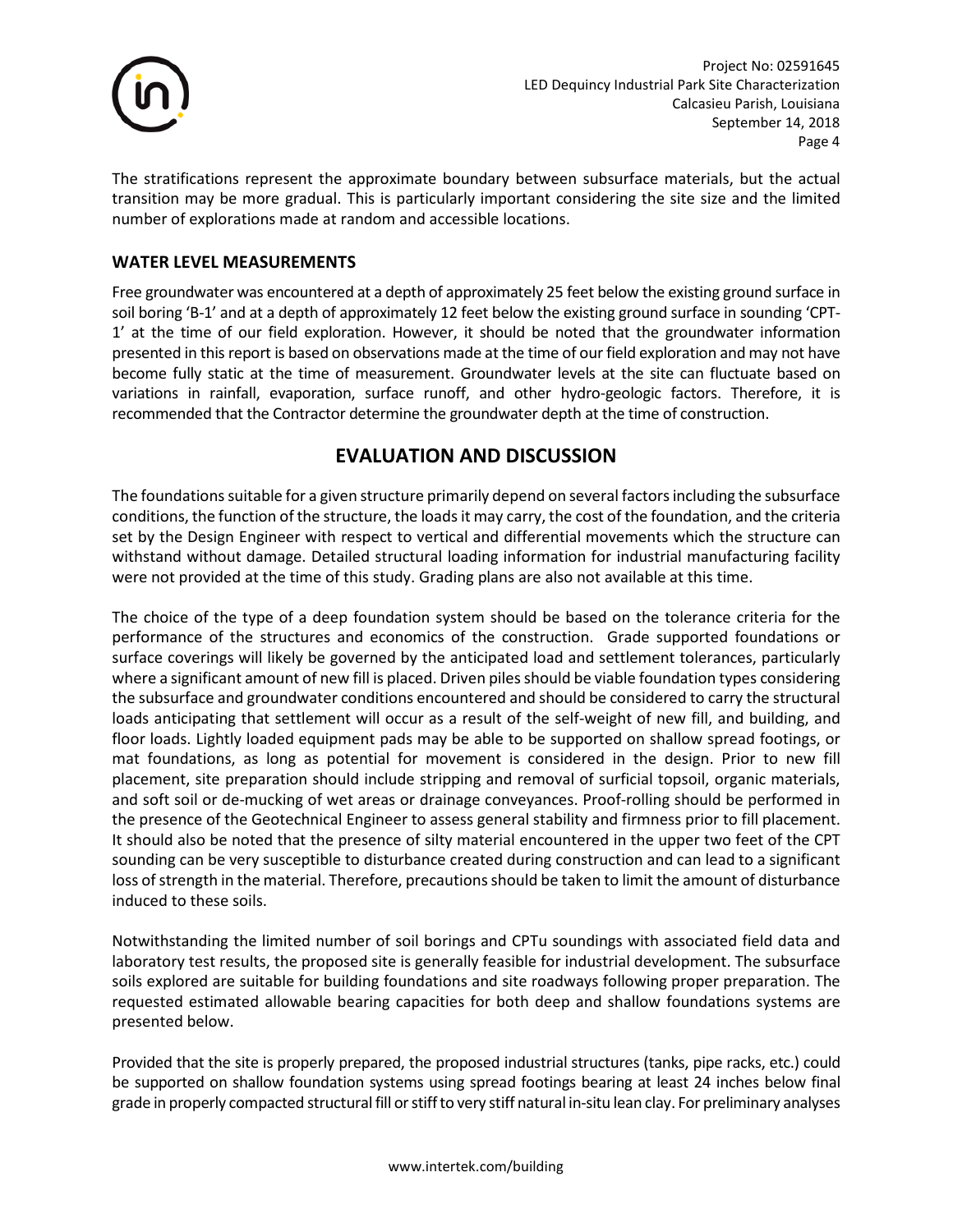

purposes only, spread footings bearing in these materials can be designed for a net allowable soil bearing capacities between 800 and 1,300 psf for a footing size up to five (5) feet by five (5) feet based on the assumed settlement tolerances of one (1) inch. This allowable bearing capacity value is in consideration of dead loads plus sustained live loads and may be increased by one third (1/3) when accounting for transient live loads, such as wind. To minimize the potential for localized bearing failure, minimum dimensions of 24 inches for spread footings are recommended.

Based on the CPT soundings and the laboratory testing, the static method of analysis was used to compute the estimated allowable pile capacities for a precast concrete pile and an open-ended pipe pile for possible use in support of the proposed industrial facility. In Table 1 below, allowable axial capacities are shown for both 14-inch precast concrete piles and 14-inch open-ended pipe piles with an applied design factor if safety of 2.0 in compression and 3.0 in tension.

| Table 1. I Temminary Estimated Anowable I ne capacities |                             |         |                            |         |  |  |  |  |  |
|---------------------------------------------------------|-----------------------------|---------|----------------------------|---------|--|--|--|--|--|
| Estimated Allowable Single Pile Capacity (tons)*        |                             |         |                            |         |  |  |  |  |  |
| FS=2.0 in compression; FS= 3.0 in tension               |                             |         |                            |         |  |  |  |  |  |
| Pile Length<br>$(ft)$ **                                | Precast Concrete Pile (PCC) |         | Open-Ended Pipe Pile (OPP) |         |  |  |  |  |  |
|                                                         | 14-inch Square              |         | 14-inch Diameter           |         |  |  |  |  |  |
|                                                         | Compression                 | Tension | Compression                | Tension |  |  |  |  |  |
| 30                                                      | 49                          | 20      | 37                         | 16      |  |  |  |  |  |
| 35                                                      | 45                          | 26      | 35                         | 20      |  |  |  |  |  |
| 40                                                      | 53                          | 31      | 41                         | 24      |  |  |  |  |  |
| 45                                                      | 60                          | 36      | 48                         | 28      |  |  |  |  |  |

#### **Table 1: Preliminary Estimated Allowable Pile Capacities**

*(\*) These are soil-pile related capacities and consideration should be given to the structural integrity of the pile member.*

*(\*\*) Pile lengths are referenced from the existing ground surface in borings B-1 and CPT-1 at the time of drilling, and additional length should be added to account for fill thickness or a raised floor.*

As previously stated, PSI's opinions and information presented in this preliminary site characterization report are provided for planning purposes and are strictly preliminary considerations only; they are based on a *very* limited geotechnical exploration and are not to be used for final design and construction.

### **REPORT LIMITATIONS**

<span id="page-7-0"></span>The preliminary recommendations provided in this site characterization report are based on the available subsurface information obtained by PSI and design details furnished by the Client for the proposed project. If there are any revisions to the plans for this project, or if deviations from the subsurface conditions noted in this report are encountered during construction, PSI should be notified immediately to determine if changes in our recommendations are required. If PSI is not notified of such changes, we will not be responsible for the impact of those changes on the project.

PSI warrants that the findings, recommendations, specifications, or professional advice contained herein have been made in accordance with generally accepted professional geotechnical engineering practices in the local area. No other warranties are implied or expressed.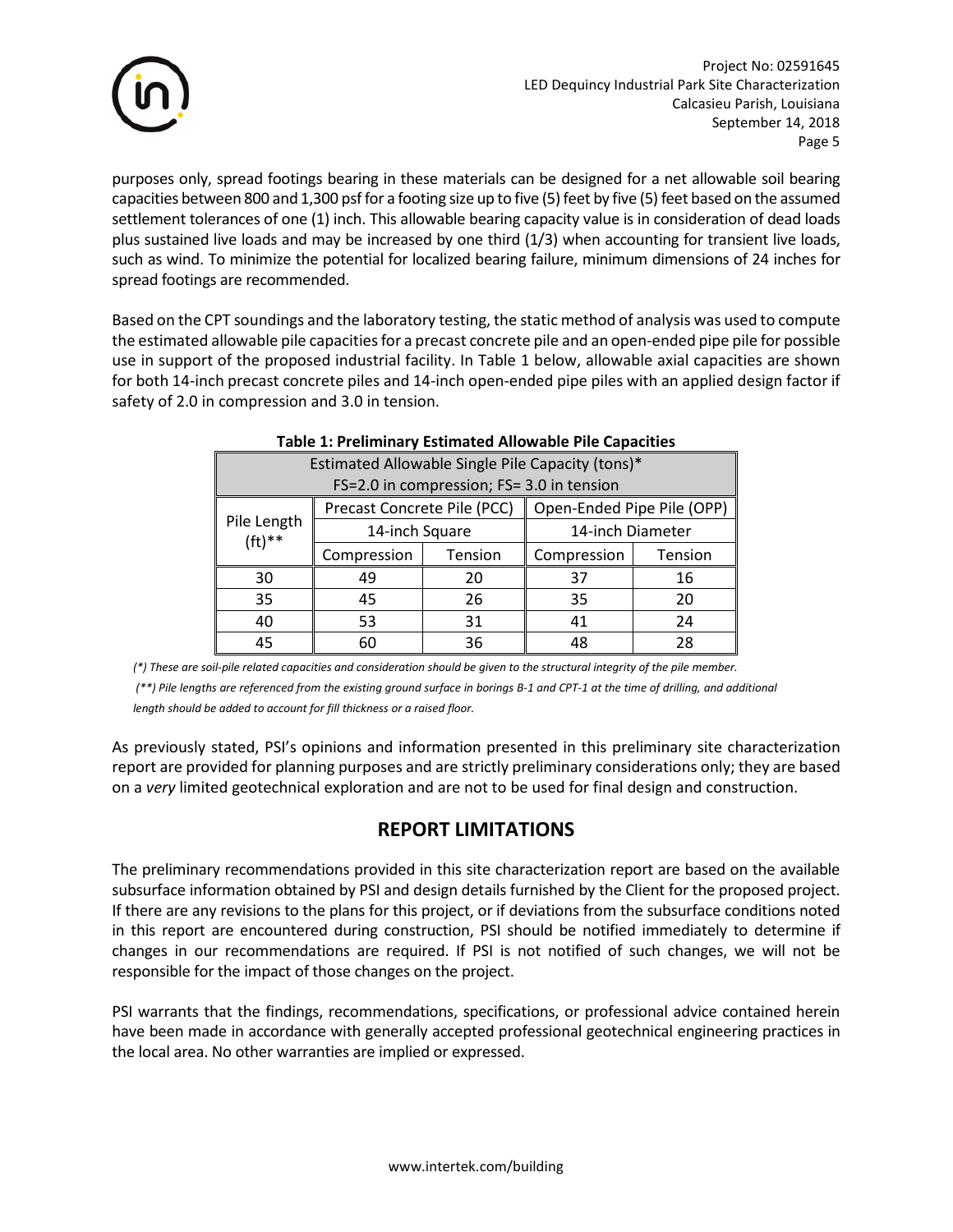

Project No: 02591645 LED Dequincy Industrial Park Site Characterization Calcasieu Parish, Louisiana September 14, 2018 Page 6

This report has been prepared for the exclusive use SWLA Economic Development Alliance for the specific purpose of determining general site characterization information at the LED Dequincy Industrial Park site located in Calcasieu Parish, Louisiana.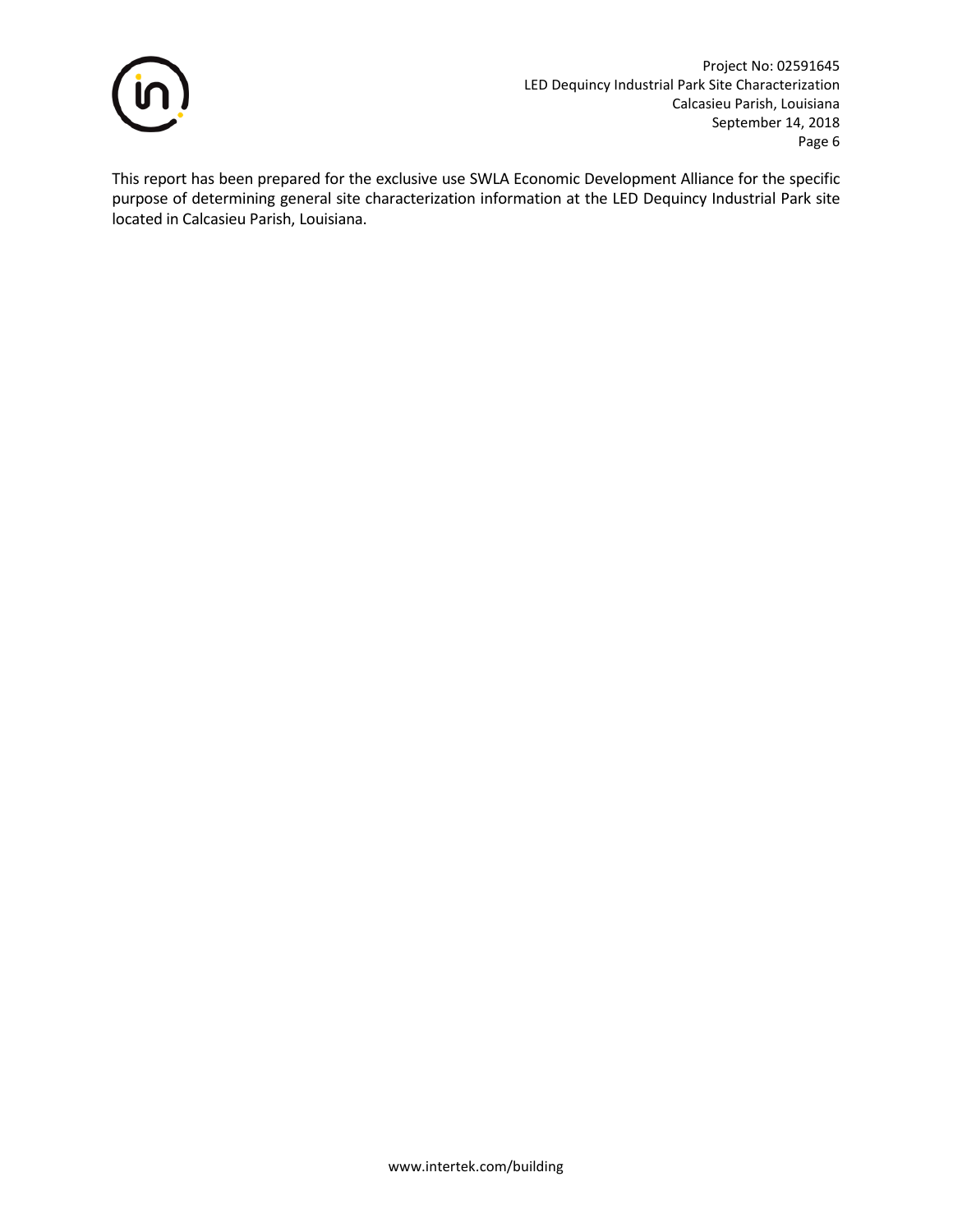Project No: 02591645 LED Dequincy Industrial Park Site Characterization Calcasieu Parish, Louisiana September 14, 2018



**APPENDIX**

www.intertek.com/building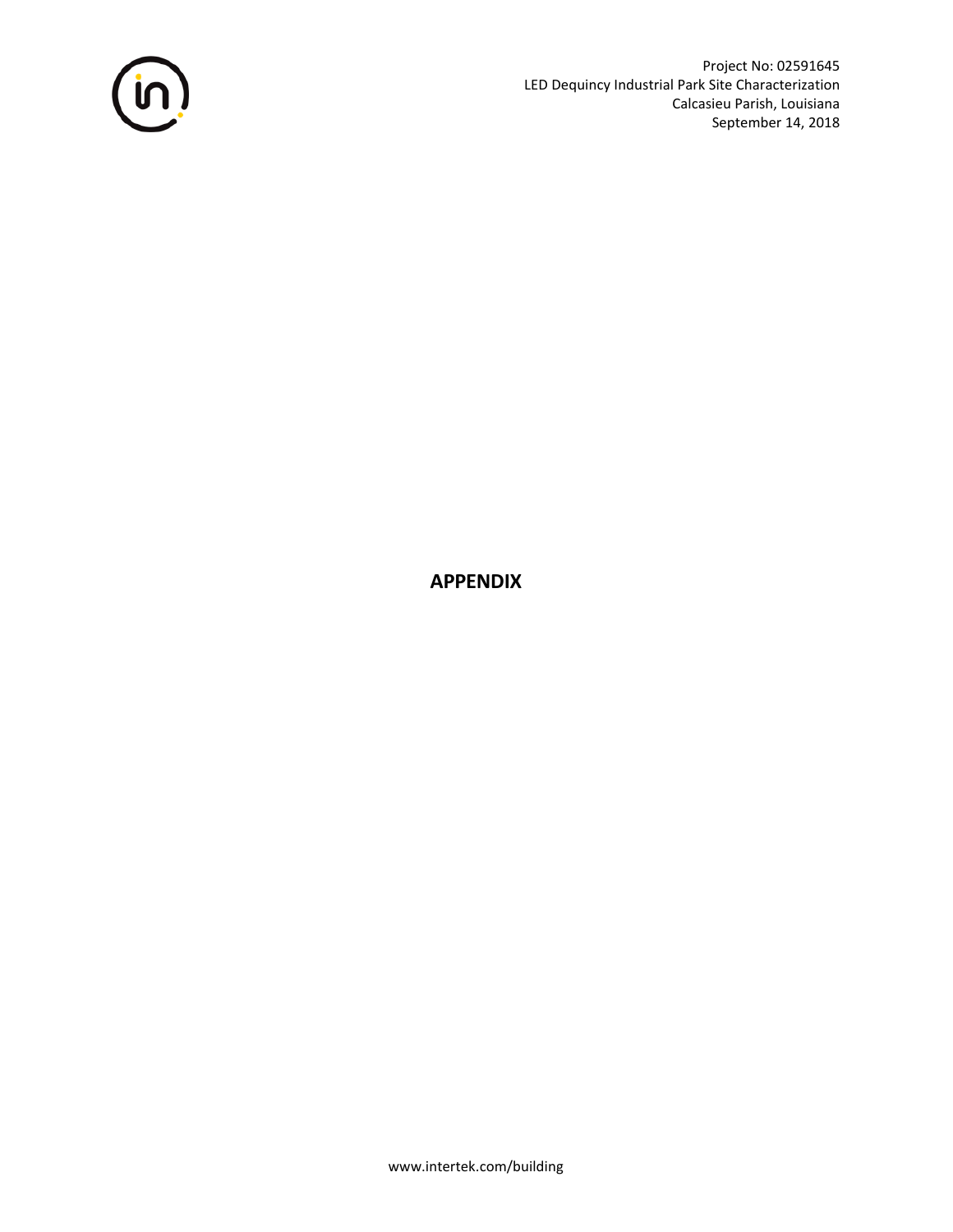

PSI PROJECT NO.: 02591645 GOOGLE EARTH IMAGERY DATE: 01/05/2018

CALCASIEU PARISH, LOUISIANA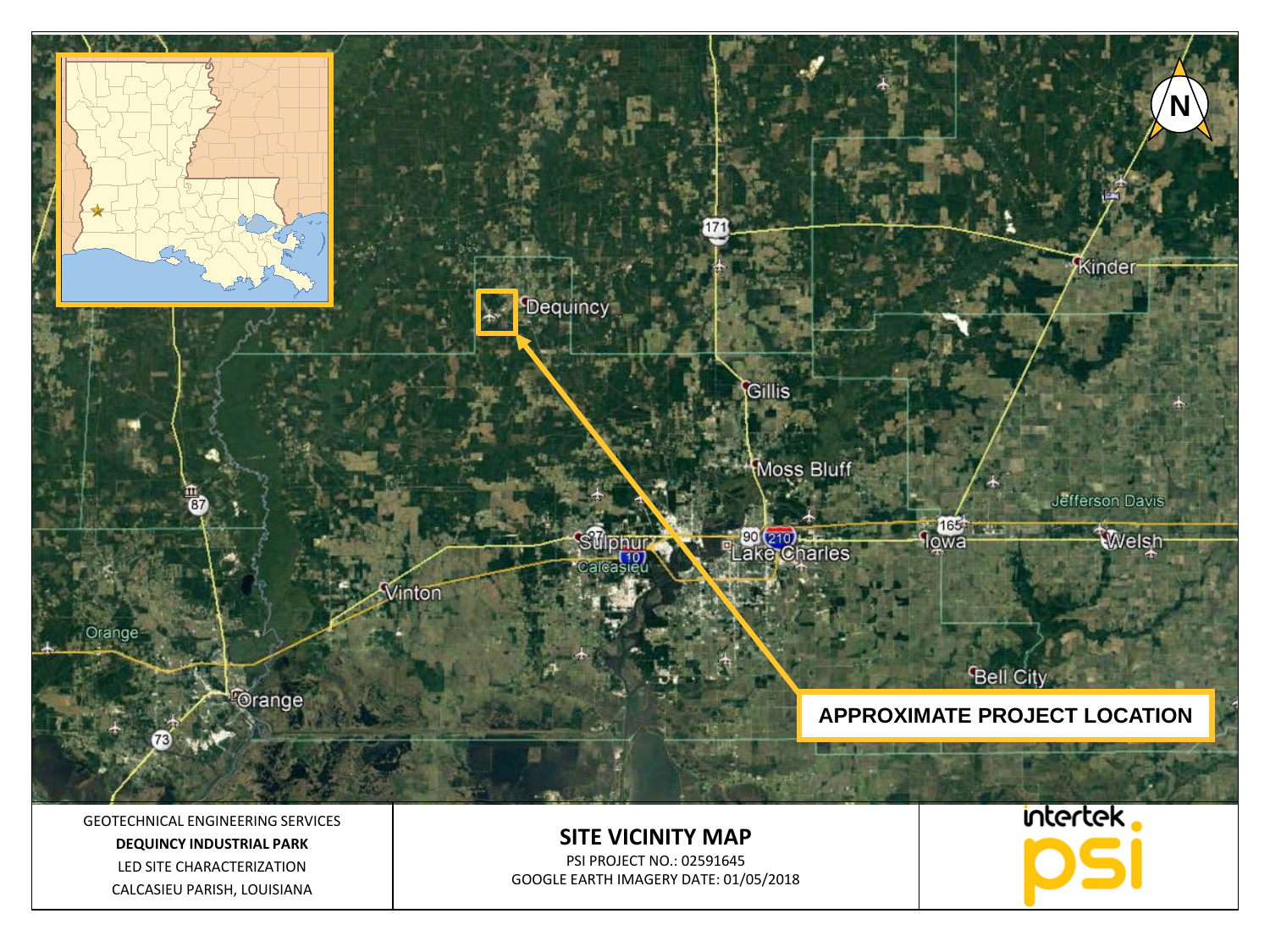

GEOTECHNICAL ENGINEERING SERVICES **DEQUINCY INDUSTRIAL PARK**  LED SITE CHARACTERIZATION CALCASIEU PARISH, LOUISIANA

### **BORING LOCATION PLAN**

PSI PROJECT NO.: 02591645 GOOGLE EARTH IMAGERY DATE: 12/01/2017 intertek.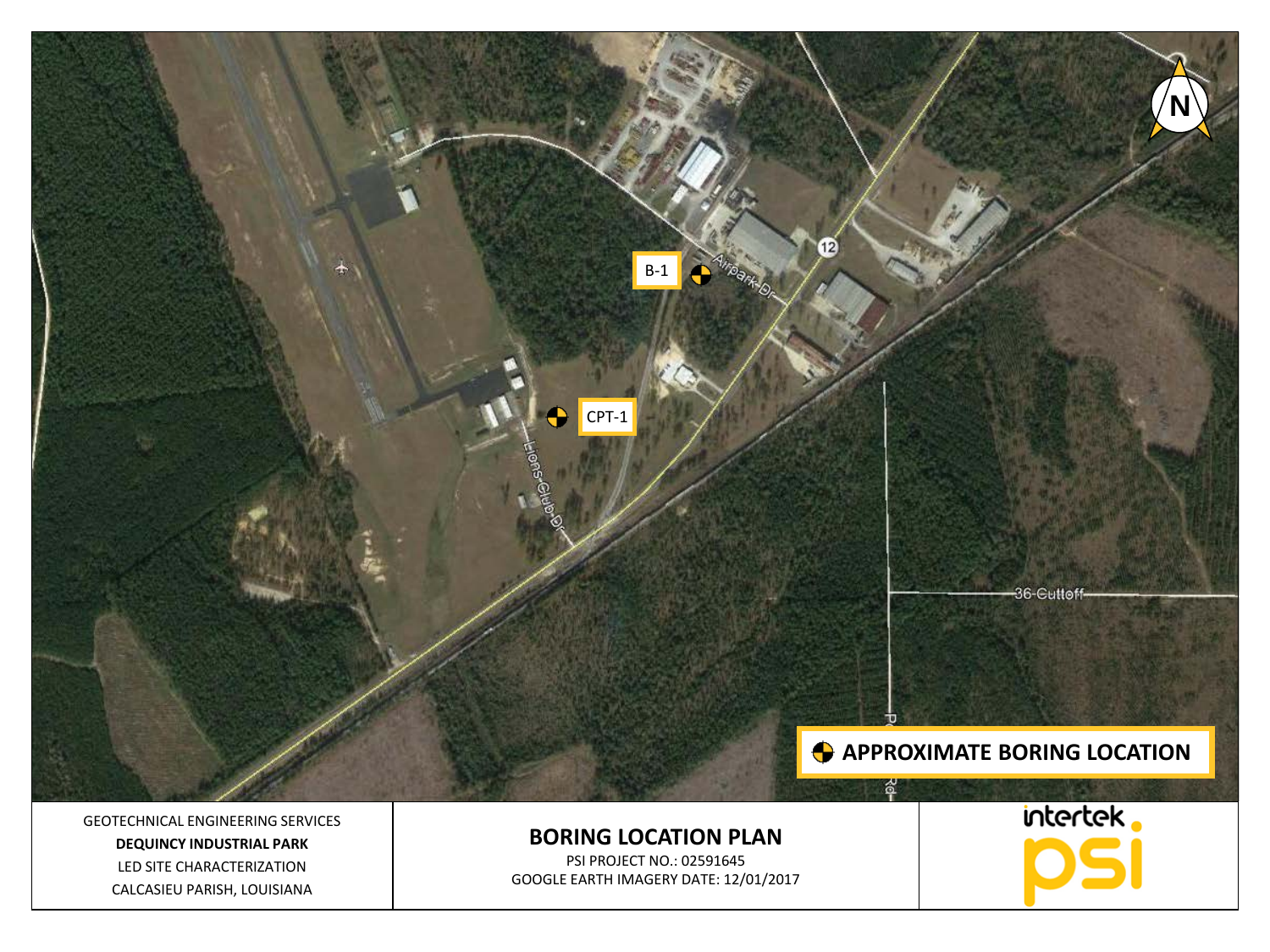**intertek** 

#### **Project: 02591645 - Dequincy Industrial Park - LED Calcasieu Parish, Louisiana Location:**

Total depth: 54.79 ft, Date: 8/20/2018 Cone Type: 60° 1.4" Diam. Type 2 Electric Cone Penetrometer Cone Operator: Jeremiah Garms



## **CPT: CPT-1**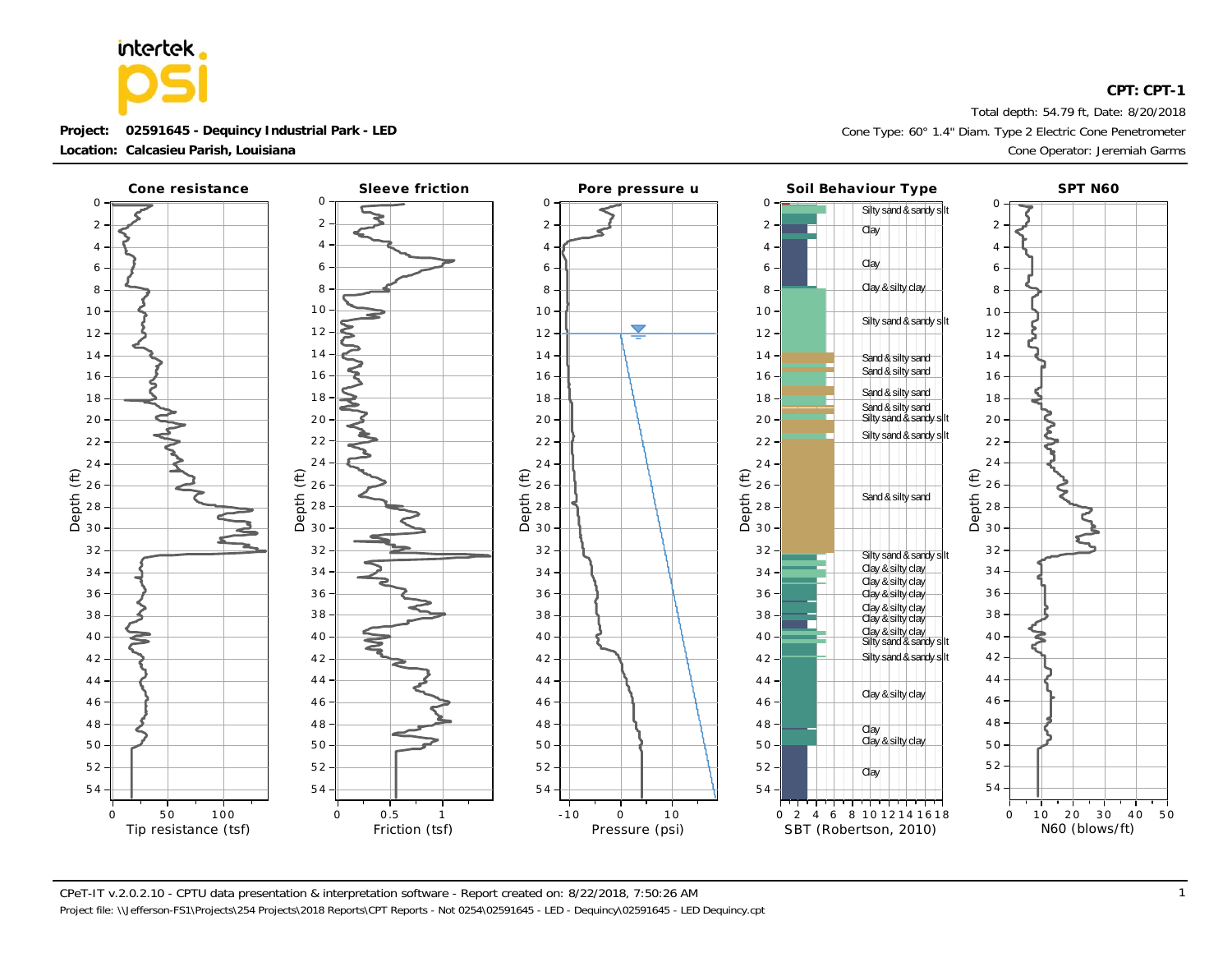### LED DEQUINCY INDUSTRIAL PARK SITE CHARACTERIZATION CALCESIEU PARISH, LOUISIANA **LOG OF BORING B-1**

| TYPE OF BORING: Hollow Stem Auger                                                                                                                              |             | LOCATION: Louisiana Highway 12 |                                                               |                  |                     |                            |                                                                                                     |                                     |              | PSI Project No.: 02591645            |
|----------------------------------------------------------------------------------------------------------------------------------------------------------------|-------------|--------------------------------|---------------------------------------------------------------|------------------|---------------------|----------------------------|-----------------------------------------------------------------------------------------------------|-------------------------------------|--------------|--------------------------------------|
| SYMBOL<br>$\mathbb{E}$<br>SOIL TYPE<br><b>SAMPLES</b><br><b>DEPTH,</b><br>USCS<br>SOIL DESCRIPTION                                                             | N-BLOWS/FT. | MOISTURE<br>CONTENT (%)        | $\begin{array}{c}\n\text{LQUID} \\ \text{LIMIT}\n\end{array}$ | PLASTIC<br>LIMIT | PLASTICITY<br>INDEX | % PASSING<br>No. 200 SIEVE | <b>SHEAR</b><br>STRENGTH (tsf)<br>$\bigcirc$ HP<br>$\bullet$ UC<br>$\triangle$ UU<br>$\triangle$ TV | STRENGTH (tsf)<br>HAND<br>PEN (tsf) | <b>SHEAR</b> | DRY UNIT WEIGHT<br>(pcf)<br>UU (tsf) |
| CL<br>Stiff brown and gray LEAN CLAYwith                                                                                                                       |             |                                | LL                                                            | PL               | $\overline{PI}$     |                            | $0.0$ 0.5 1.0 1.5                                                                                   |                                     |              |                                      |
| roots and organics                                                                                                                                             |             | 25                             |                                                               |                  |                     |                            |                                                                                                     | 0.50                                |              |                                      |
| Soft to firm tan and gray LEAN CLAY<br>CL<br>$-2.5-$<br>with ferrous stains and silt pockets                                                                   |             | 24                             | 38                                                            | 16               | 22                  |                            |                                                                                                     | 0.21                                |              |                                      |
| $-5.0-$<br>Stiff to very stiff gray LEAN CLAYwith<br>CL                                                                                                        |             | 23<br>20                       |                                                               |                  |                     |                            |                                                                                                     | 0.25<br>0.75<br>1.28                |              | 103                                  |
| ferrous stains and silt pockets<br>$-7.5-$                                                                                                                     |             | 19                             | 47                                                            | 14               | 33                  |                            |                                                                                                     | 0.75                                |              |                                      |
| $-10.0 -$                                                                                                                                                      |             |                                |                                                               |                  |                     |                            |                                                                                                     |                                     |              |                                      |
| $12.5 -$                                                                                                                                                       |             |                                |                                                               |                  |                     |                            |                                                                                                     | 0.67                                |              | 96                                   |
| $15.0 +$                                                                                                                                                       |             | 28                             |                                                               |                  |                     |                            |                                                                                                     | 1.16                                |              |                                      |
| $-17.5\frac{1}{2}$<br>Soft tan and gray SANDY SILT with clay<br><b>ML</b>                                                                                      |             |                                |                                                               |                  |                     |                            |                                                                                                     |                                     |              |                                      |
| $-20.0 -$                                                                                                                                                      |             | 27                             |                                                               |                  |                     |                            |                                                                                                     | 0.29                                |              |                                      |
| $22.5 -$                                                                                                                                                       |             |                                |                                                               |                  |                     |                            |                                                                                                     |                                     |              |                                      |
| $\overline{\mathcal{L}}$<br>$25.0 -$                                                                                                                           |             | 34                             |                                                               |                  |                     |                            |                                                                                                     | 0.17                                |              | 0.22                                 |
| $-27.5-$                                                                                                                                                       |             |                                |                                                               |                  |                     |                            |                                                                                                     |                                     |              |                                      |
| $-30.0 -$                                                                                                                                                      |             | 30                             |                                                               |                  |                     | 55                         |                                                                                                     | 0.13                                |              |                                      |
| Boring completed at 30 feet.                                                                                                                                   |             |                                |                                                               |                  |                     |                            |                                                                                                     |                                     |              |                                      |
| $32.5 -$                                                                                                                                                       |             |                                |                                                               |                  |                     |                            |                                                                                                     |                                     |              |                                      |
| $\frac{1}{8}$                                                                                                                                                  |             |                                |                                                               |                  |                     |                            |                                                                                                     |                                     |              |                                      |
|                                                                                                                                                                |             |                                |                                                               |                  |                     |                            |                                                                                                     |                                     |              |                                      |
| $\frac{48}{15}$<br>$\frac{40.0}{10}$                                                                                                                           |             |                                |                                                               |                  |                     |                            |                                                                                                     |                                     |              |                                      |
| 42.5                                                                                                                                                           |             |                                |                                                               |                  |                     |                            |                                                                                                     |                                     |              |                                      |
| - PSIHOUSTON.GDT                                                                                                                                               |             |                                |                                                               |                  |                     |                            |                                                                                                     |                                     |              |                                      |
| 45.0                                                                                                                                                           |             |                                |                                                               |                  |                     |                            |                                                                                                     |                                     |              |                                      |
| 47.5                                                                                                                                                           |             |                                |                                                               |                  |                     |                            |                                                                                                     |                                     |              |                                      |
| $-50.0$                                                                                                                                                        |             |                                |                                                               |                  |                     |                            |                                                                                                     |                                     |              |                                      |
| BORINGLOG_BATONROUGE<br>DEPTH OF BORING: 30 FEET<br>$\sqrt{2}$ GROUNDWATER DURING DRILLING: 25 feet<br>DATE DRILLED: 8/20/18<br>▼ GROUNDWATER UPON COMPLETION: |             |                                |                                                               |                  |                     |                            |                                                                                                     |                                     |              |                                      |
| NOTE:<br>L DELAYED GROUNDWATER:                                                                                                                                |             |                                |                                                               |                  |                     |                            |                                                                                                     |                                     |              |                                      |